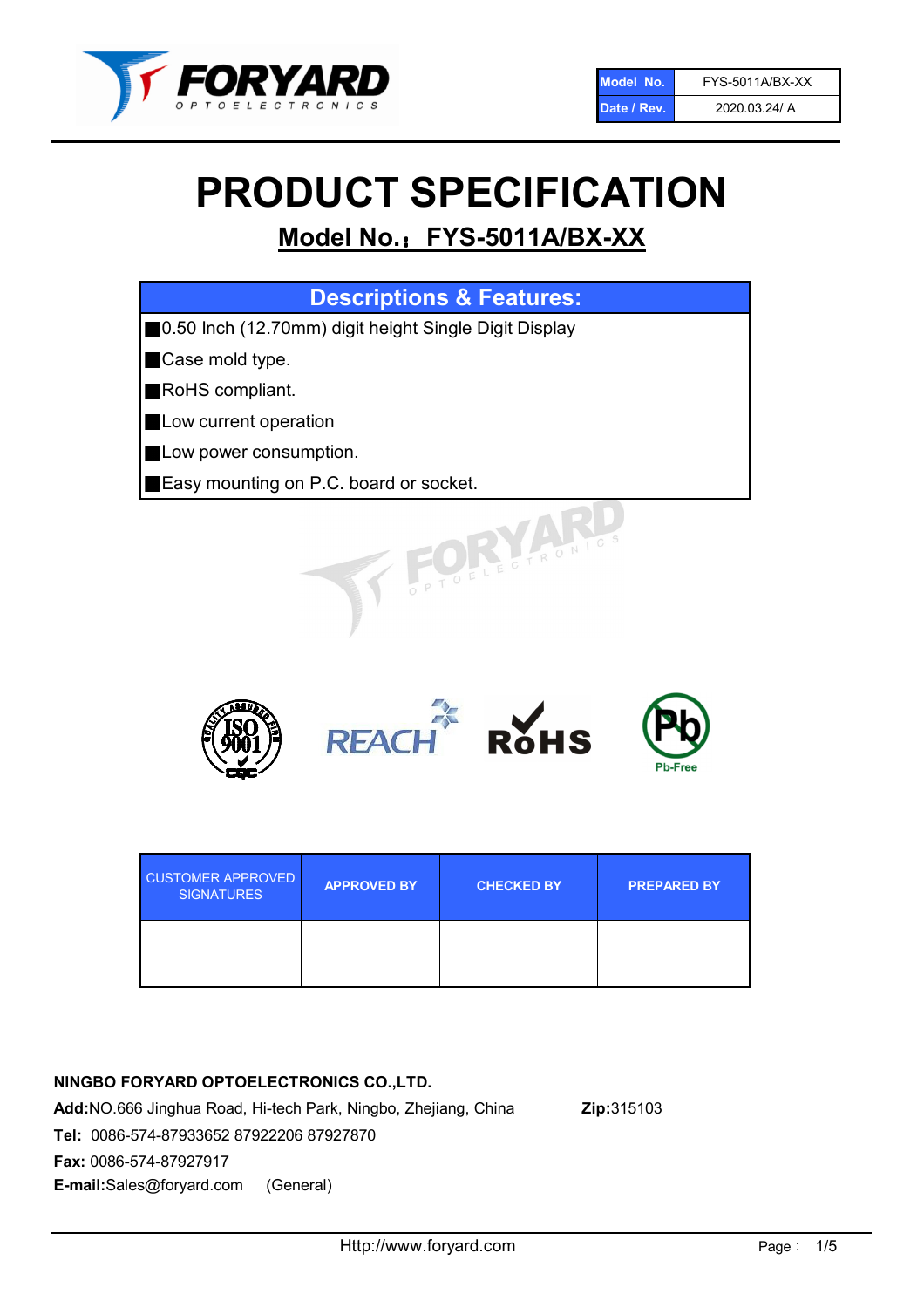

| Model No.   | FYS-5011A/BX-XX |
|-------------|-----------------|
| Date / Rev. | 2020.03.24/ A   |

#### Model No.: FYS-5011A/BX-XX

#### ■ -XX: REF Surface / Epoxy color

| Color<br><b>Number</b>     |                 |                           |             |                |
|----------------------------|-----------------|---------------------------|-------------|----------------|
| REF Surface Color  ○ White |                 | ○ Black  ○ Gray           | $\circ$ Red | IO Green       |
| Epoxy Color                | l ⊜ Water Clear | $\circ$ White $\circ$ Red | I⊖ Green    | $\circ$ Yellow |

#### ■ Mechanical Dimensions



Notes:

- 1. All pins are Φ0.50[.020]mm
- 2. Dimension in millimeter [inch], tolerance is ±0.25 [.010] and angle is ±1° unless otherwise noted.
- 3. Bending≤Length\*1%.
- 4.The specifications,characteristics and technical data described in the datasheet are subject to change without prior notice.
- 5.The drawing is different from the actual one, please refer to the sample.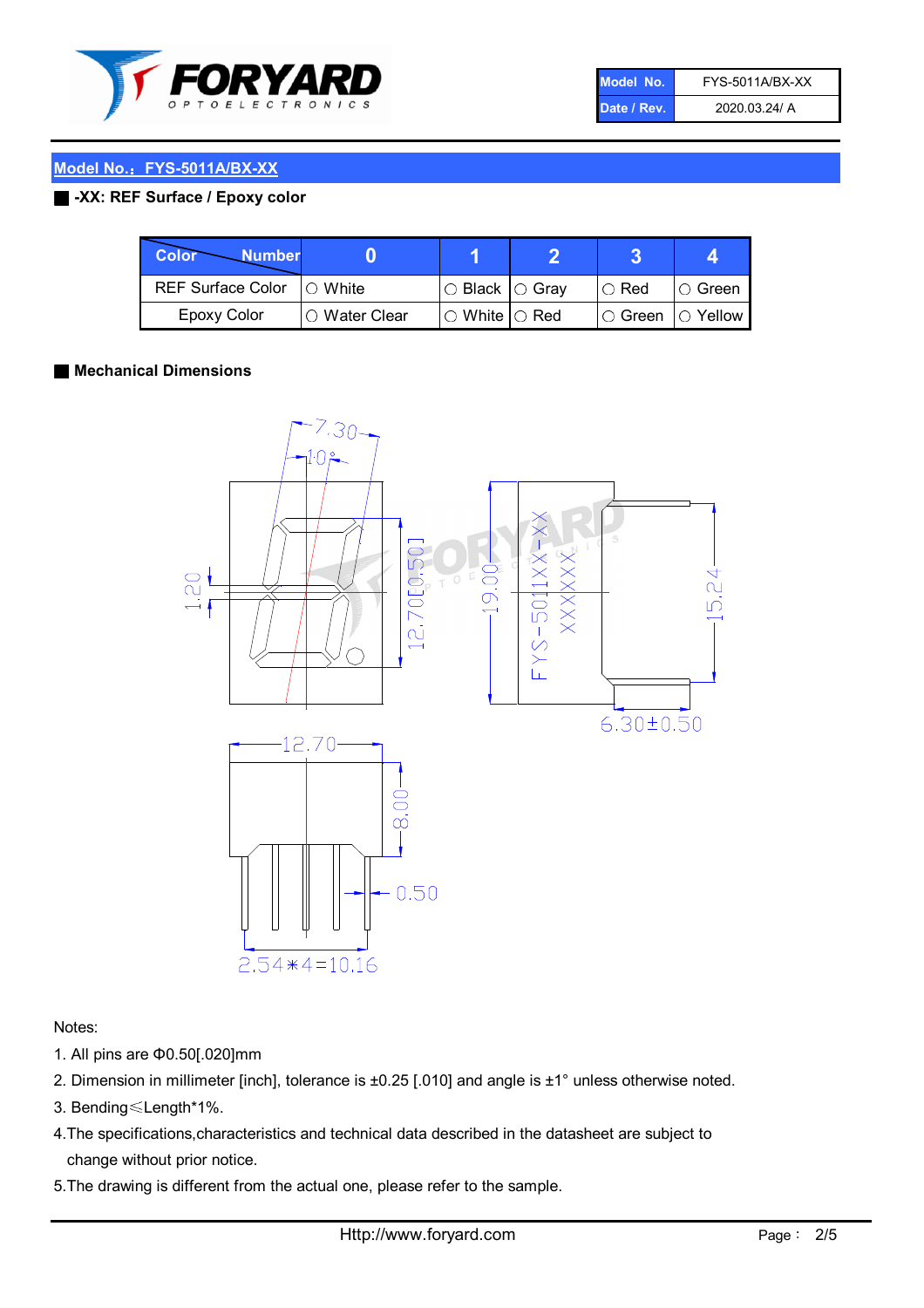

| Model No.   | FYS-5011A/BX-XX |
|-------------|-----------------|
| Date / Rev. | 2020.03.24/ A   |

### Model No.: FYS-5011A/BX-XX

# ■ All Light On Segments Feature & Pin Position

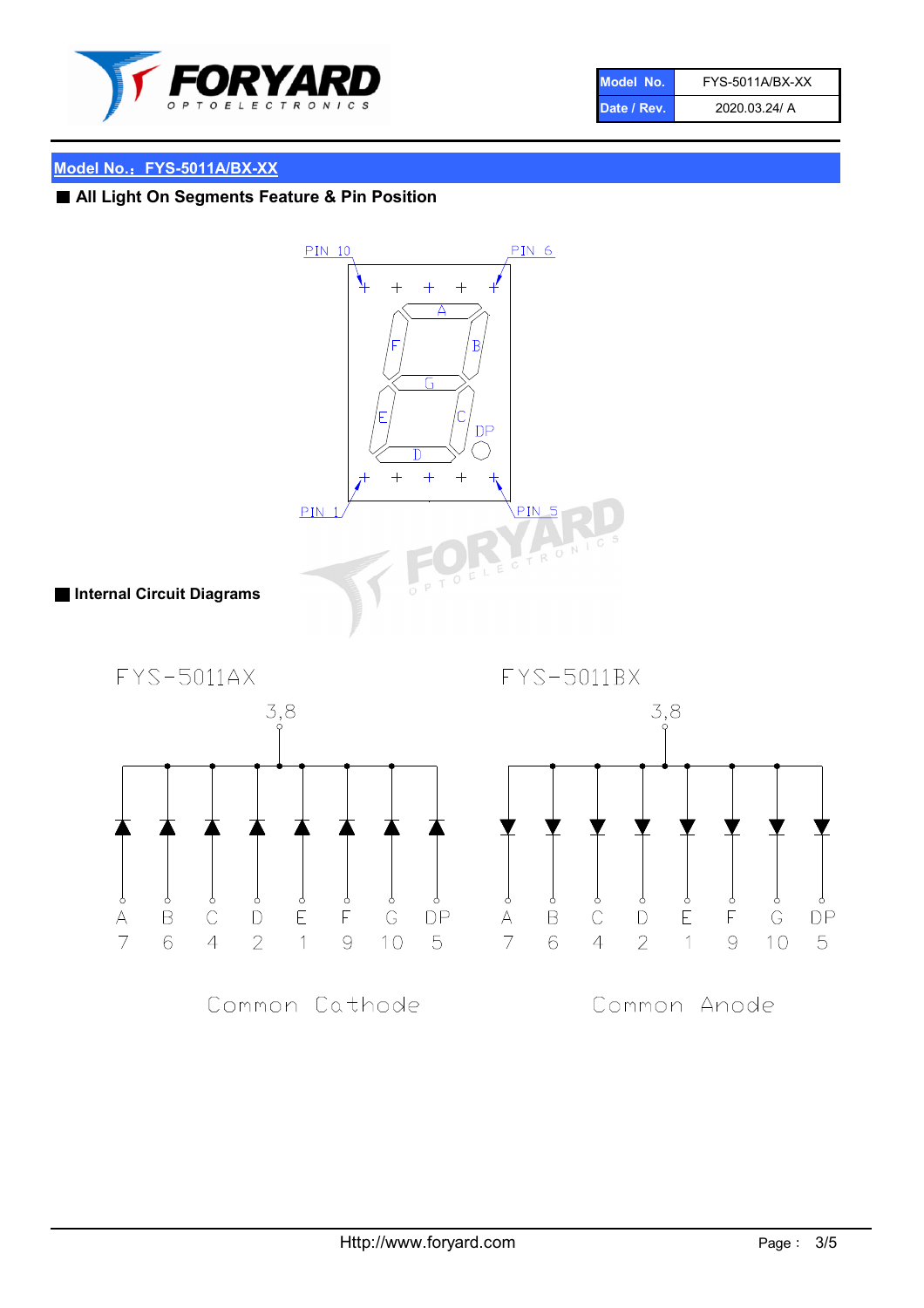

| Model No.   | FYS-5011A/BX-XX |
|-------------|-----------------|
| Date / Rev. | 2020.03.24/ A   |

(Ta=25℃)

#### Model No.: FYS-5011A/BX-XX

#### Absolute maximum

| solute maximum ratings       |               |                       |              |            | (Ta=25℃)    |
|------------------------------|---------------|-----------------------|--------------|------------|-------------|
| <b>Parameter</b>             | <b>Symbol</b> | <b>Test Condition</b> | <b>Value</b> |            |             |
|                              |               |                       | <b>Min</b>   | <b>Max</b> | <b>Unit</b> |
| Reverse Voltage              | VR            | $IR = 30$             | 5            |            |             |
| <b>Forward Current</b>       | ΙF            |                       |              | 30         | mA          |
| Power Dissipation            | Pd            |                       |              | 100        | mW          |
| <b>Pulse Current</b>         | Ipeak         | Duty=0.1mS,1KHz       |              | 150        | mA          |
| <b>Operating Temperature</b> | Topr          |                       | $-40$        | $+85$      | °C          |
| Storage Temperature          | Tstr          |                       | $-40$        | $+85$      | °C          |

#### ■ Electrical-Optical Characteristics

#### ● Color Code & Chip Characteristics:(Test Condition:IF=10mA)

Typ Max S | Hi $\textsf{Red}$  | AlGaInP | 660nm LE 20nm | 2.00 | 2.50 D | Super Red | AIGaAs/DH | 650nm | 20nm | 2.00 | 2.50 E | Orange | GaAsP | 625nm | 35nm | 2.00 | 2.50 A | Amber | GaAsP | 610nm | 35nm | 2.00 | 2.50 Y | Yellow | GaAsP | 590nm | 35nm | 2.00 | 2.50 G Yellow Green AIGaInP | 570nm | 10nm | 2.00 | 2.50 3.00 3.80 3.00 3.80 W | White | InGaN/GaN | X=0.29,Y=0.30 |CCT:9500K| 3.00 | 3.80 UHR Ultra Hi Red | AlGaInP | 640nm | 20nm | 2.00 | 2.50 UR | Ultra Red | AlGaInP | 635nm | 20nm | 2.00 | 2.50 UE Ultra Orange | AIGaInP | 625nm | 20nm | 2.00 | 2.50 UA Ultra Amber | AIGaInP | 610nm | 20nm | 2.00 | 2.50  $UV$  Ultra Yellow  $\vert$  AlGaInP  $\vert$  590nm  $\vert$  20nm  $\vert$  2.00  $\vert$  2.50  $\text{UG}$  Ultra Yellow Green | AIGaInP | 570nm | 30nm | 2.00 | 2.50 PG Pure Green | InGaN | 520nm | 36nm | 3.00 | 3.80 30nm 3.00 3.80 30nm 3.00 3.80 UW |Ultra White | InGaN/GaN | X=0.29,Y=0.30 |CCT:9500K| 3.00 | 3.80 10~20 Standard brightness Forward Voltage(VF) Unit:V 15~30 10~20 625nm GaAsP 590nm **Emitting Color Dice Material** 10~21 610nm 10~20 Luminous **Intensity** (Iv) Unit:mcd AlGainP 660nm GaAsP GaAsP AlGaAs/DH **Spectral** Line halfwidth (∆λ1/2) Peak Wave Length $(\lambda_{\rm P})$ UB 460nm 635nm AlGaInP AlGaInP AlGaInP InGaN/GaN AlGaInP | 570nm | 10nm | 2.00 | 2.50 | 10~20 30~105 30~135 460nm 520nm Ultra brightness **AlGaInP** AlGaInP 60nm AlGaInP 640nm Segment-to-Segment Luminous Intensity ratio(Iv-M) 1.5:1 610nm 9~20(mw) 350~450 470nm 120~180 120~180 Ultra Blue InGaN/GaN InGaN/GaN 9~20(mw) 20~50 280~600 570nm | 30nm | 2.00 | 2.50 | 20~60 470nm 590nm InGaN/GaN B Blue I InGaN 40~85 60~120~180 40~70

#### Note:

1.Luminous Intensity is based on the Foryard standards.

2.Pay attention about static for InGaN